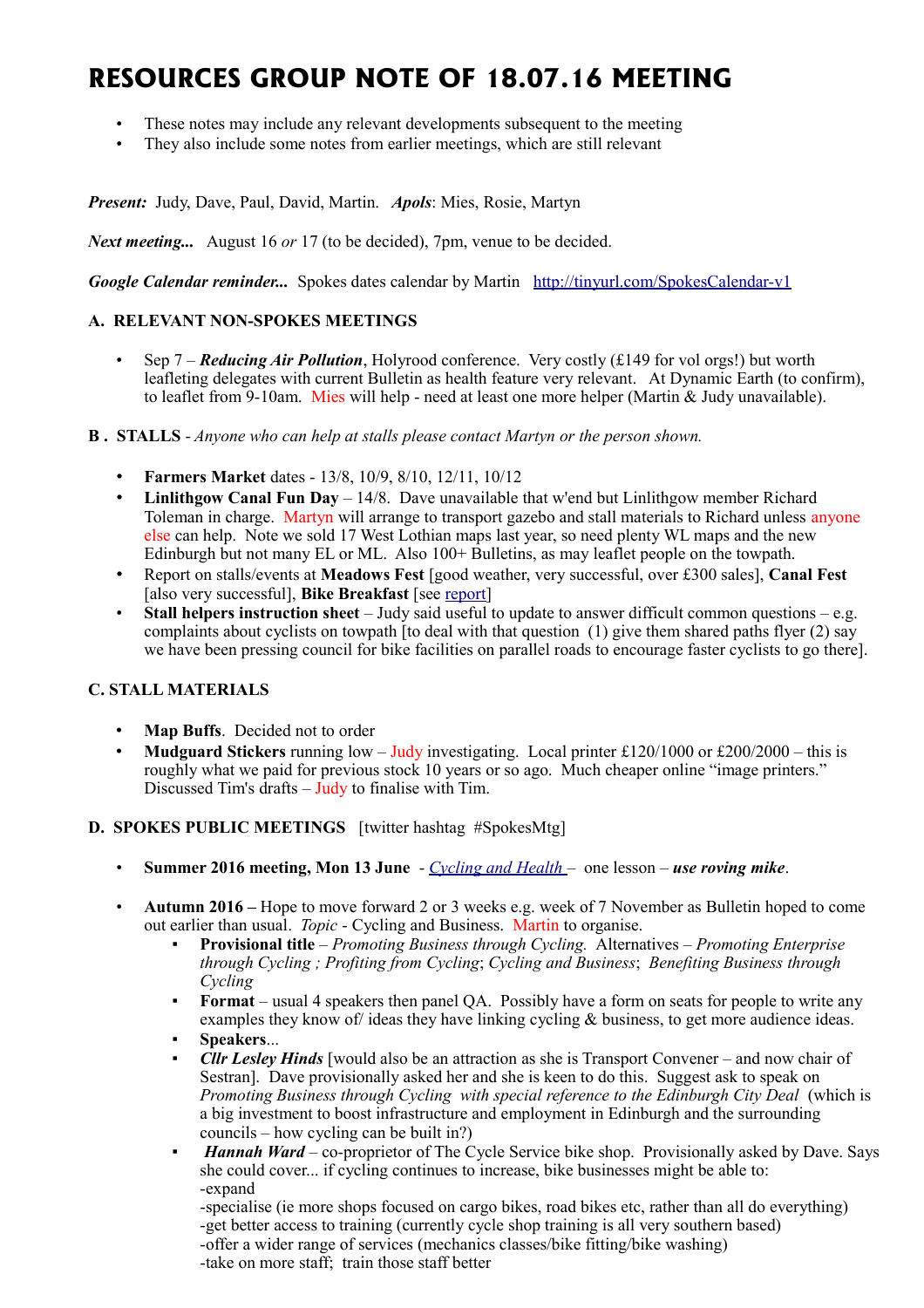-offer more in the way of sociable/community activities: rides/movies etc -competition between shops should also help keeping prices reasonable and standards good. - Cycling helping other businesses - increased efficiency springs to mind - using fleet bikes to get to and from meetings etc. Also more business's emerging that are entirely bike based: Bloombox (salad bike), Bearded barrista (coffee bike), Velopost (deliveries) already existing ones I know of.

- *David or Henry* on role of cycling in a workplace. Bike User Groups, and benefits to the business.
- *4<sup>th</sup> speaker* If poss, someone relevant from a business organisation Essential Edinburgh or Chamber of Commerce [with the idea that in part they are learning and will take ideas back]. Richard Darke from Ess Ed spoke at a [previous meeting](http://www.spokes.org.uk/2015/03/120-strong-spokes-city-centre-meeting/) but has now left. Not sure if anyone now suitable. Dave to ask Sandy. Slight possibilities, Ess Ed chief exec [Roddy Smith](http://www.essentialedinburgh.co.uk/about-us/team/roddy-smith/) or Ch of Commerce Vice-Pres [Michael Johnston](https://uk.linkedin.com/in/michael-johnston-74685b22) [but neither appears to have obvious interest in cycling].
- *Chair for discussion session* Martin to ask **Dr Caroline Brown**, asst professor at Heriot Watt, works on urban sustainability, is one of the main EdFoC organisers.
- **Bulletin supplement** on same topic would be useful, probably with contributions from the speakers. Sponsorship needed if possible  $(\hat{E}800-\hat{E}900)$  is cost of the extra page). David to ask NextBike. If not, possibility of Sustrans? Other ideas? Would need to know soon.

#### **E. SPOKES MAPS**

- **Edinburgh map** now out, 3500 copies, of which 100 are flat copies for pinning on walls. All on water and tear-resistant paper, priced £6.95.
- Edinburgh edition on **new base map** (XYZ) to allow electronic version has been badly delayed and no likelihood of appearance any time soon.
- New **Glasgow edition** was paid for by the council, 12500 copies, and is available free (on ordinary paper) at council events and Glasgow Bike Station (through their Better Way to Work project) – not in bike shops. Electronic version also downloadable for smartphones. Development of a paid-for printed water/tearresistant version is currently on hold as Ian is very short of time.
- Longer term spokes maps future unclear as Ian very busy at work and Tim not keen on doing future maps. On the other hand, David Gardiner has come in and done a lot on the reverse of the new Edinburgh map. May be a meeting of the maps group to discuss.

#### *Two matters now needing attention...*

- **Employer initiative** Grant of £2500 towards map obtained from Edinburgh Council, in exchange for which we promised to try and get it pinned up in workplaces and/or made available to interested staff. David interested in taking lead on this project. Original ideas was write to Chamber of Commerce and Essential Edinburgh asking if they would circulate a special map offer to local companies - but Judith from Council wrote to say they are taking on a consultant in August to promote active travel with large employers and suggested we wait to work with them. David to liaise with Judith on that (Dave to pass on contact). In addition to that 'top-down' approach David also considering bottom-up (partly to get wider range of employers) by contacting 'real staff' via spokes member email,  $\overline{CCE}$  forum,  $\overline{(+)}$  website, twitter, etc?) as much cycling activity may happen at that level. *Subsequent thoughts* - Presumably we offer workplaces a pin-up flat map and folded maps for staff at attractive price – £5? (including for the pin-up). Need to minimise admin, so possibly (a) not sale or return (b) minimum order 5 copies (anyone wishing less can order in usual way as on website maps page). Need to decide who/how orders delivered/collected.
- **Surplus existing Ed maps A**pprox 400 remaining copies. Probably offer to schools for use in classes e.g. geography or outdoor education, as Tim did very successfully with surplus old Midlothian maps. The offer could be publicised via the Council and/or in a member mailing and/or twitter/facebook. Judy & Martin will organise but wait till mid August once school holidays ending.

#### **F. MOTORIST AWARENESS CAMPAIGN – 'BIKE ALERT'**

- *Video* this is now complete. Martin to contact Bryce to get final version on you-tube and link sent to Dave for videos page on our website – click the *videos* tab or go straight to *[www.spokes.org.uk/videos](http://www.spokes.org.uk/videos)*.
- *Leaflet* David Gardiner of Laidback Bikes/ Vantage Creative produced draft A4-folded leaflet. Changes agreed at meeting at Martin's some time ago – minor changes inside; major change to back page. Final instructions passed by Dave to David G to update the leaflet, now that David G is less busy.
- *Leaflet numbers needed* in a spokes mailout to all orgs and members [approx 2000], plus for events and further distribution as to be discussed below. Needs printed soon, for reasons below.
- *6 th former sessions 2016* being coordinated by Martin working with Brian, Donald, Martyn. Mies also interested and we could ask for more volunteers in a member email circular if useful (send text to Dave if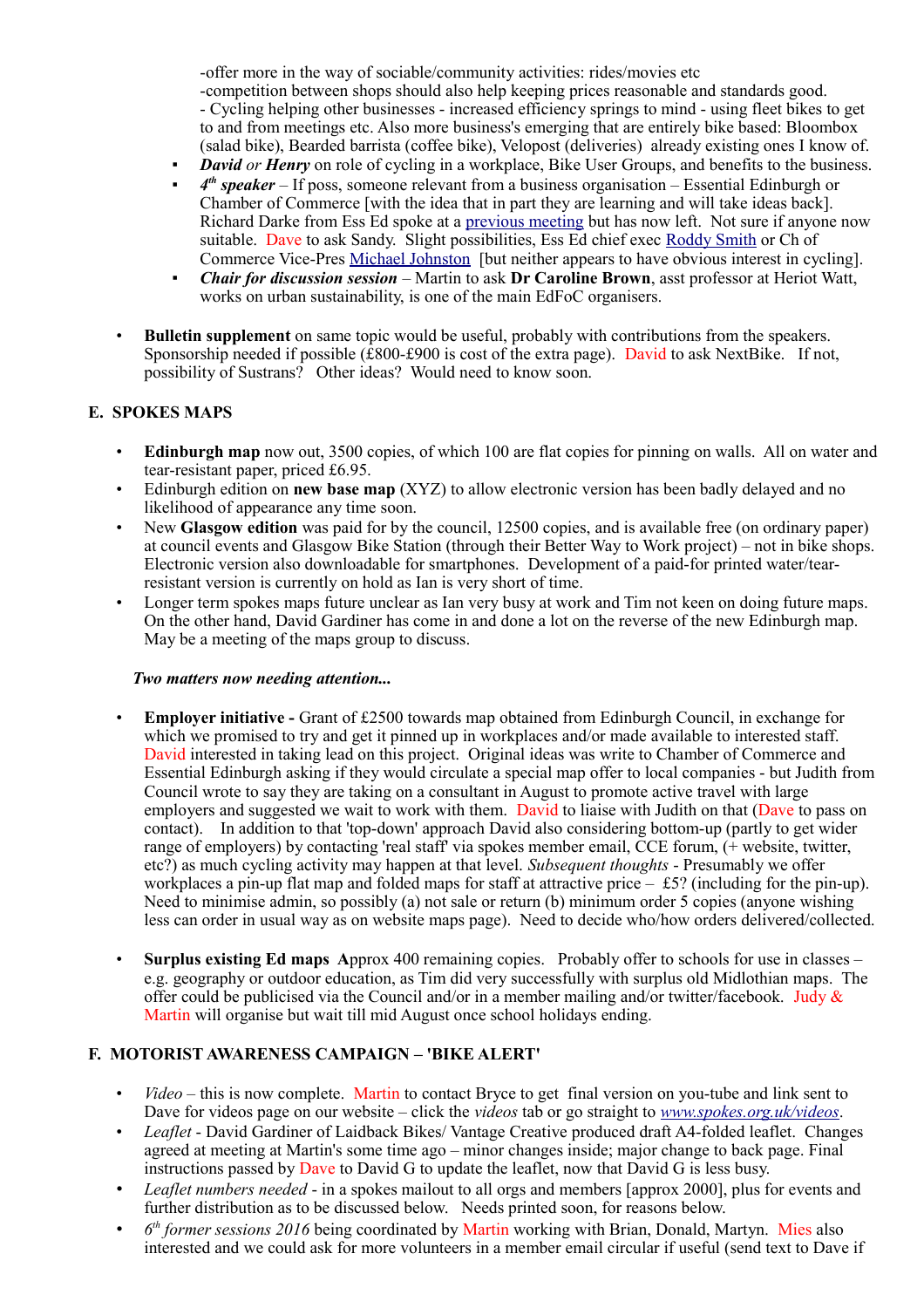so) – a lot of time is involved. Martin now in contact with all 4 local councils. Also to discuss format with Edinburgh – less good than W Lothian (Brian has written to them about this). Dates: WL, Aug 30-Sep 1; EL/ML (joint event) also Aug 30–Sep 1; CEC Oct 3-6.

- *Other uses* driving schools, police rehab, etc, etc, to be discussed at a future Resources group when Martin & Mies both present. Mies to look up previous database.
- *Official launch of video/leaflet?* Discuss at next meeting advantage of getting press coverage (likely to appeal to press); Disadvantage – need someone to organise. Could be just a press release & website/twitter publicity. Would be easy to get supportive quotes for the press, e.g. from Andrew Burns/ Lesley Hinds and from Fyfes. If we have a launch, August/ early Sept, with leaflet just printed and 6<sup>th</sup> former sessions soon.
- Mies informing Fyfe's of use of video so far and seeking any feedback on the leaflet & video.

# **G. SUMMER COMPETITION**

- **Comp 2016** theme is *Shopping by Bike*
	- Comp launched in Bulletin 125
	- Judy to look after the prizes.
	- Prizes as follows. Note: we need proof for all, on paper or by email. Everyone below please send prizes to Judy if not already done.

Mies – **Bike Coop** (w'proof panniers); **Camera Obscura/ WoI** (2 fam tickets); **Kalpna** (lunch for 2) Rosie – **Bike Trax** (voucher for £30); **Filmhouse** (2 tickets)

- Judy **Sustrans**; **Craigie's Farm** (£30 hamper)
- Iain **Laidback Bikes** (free tour place); **EdFoC** (free hire of Urban Arrow).

Dave – **ScotRail** (return for 2 between any 2 Scottish stations)

◦ **Publicity** - Dave to do website article soon and include in next all-member email. Need to promote at stalls. Can we also promote in some cycling<--->shopping way??

## **H. NETHERLANDS CYCLE PLANNING TOUR**

- Iain organising a group to go on a David Hembrow cycle planning tour (Assen & Groningen), Sept 13-15. Hopefully including some spokes and/or go-bike members plus ideally some councillors/officers. Martin reports that some Bristol campaigners may sign up. Dave/Anne & Martin going + some from Glasgow Mies also?
- Costs fall rapidly as numbers on the tour increase (max 12).
- Article included in Bulletin and Iain publicising through Go-Bike & elsewhere
- Spokes paid for A5 flyer (v cheap from online Instantprint) to advertise the tour, prepared by Iain, sent to all members in mailout, also all councillors (Ed and Lothians) and officials at Scot Govt and council.
- Iain is accommodation and bike hire being organised? would be helpful if so.

#### **J. SUPERMARKETS PROJECT**

- Postponed till Iain at meeting. Offer from Joe Taylor, who works for Cockburn, to get involved invite him next time we discuss this? Dave has sent address to Iain.
- Iain circulated email with 2<sup>nd</sup> version of draft good practice guide. **Everyone** please send comments to Iain (please also read the notes below). Once we are reasonably happy with the content we'll ask David Gardiner or Tim if they have time to do a professional layout.
- **Aim of the good practice guide … to be used as follows ...**
	- to enable members to lobby their local shops/supermarket, as an individual on their own initiative.
	- to contact local regional managers of all supermarket chains, with the aim to find at least one willing to undertake an exemplary project covering all their stores – this would need one or more people within Resources Group (or other in Spokes) to take this on. The person could then potentially also work with locals from the above bullet point.
	- Note that this is an innovative project for which we could almost certainly get grant assistance if necessary if we decide to take it further in a ways that needs significant funding, as we did with the tenements project – e.g. Sestran or Cycling Scotland or SCSP cash (via Ed Council). This might be particularly helpful if any supermarket chain takes up the project and works with us, or if we organise local members lobbying their stores on a wide scale.
- **Report on our initial survey** is online at [spokes.org.uk](http://spokes.org.uk/) : documents : spokes projects : supermarkets or click here [www.spokes.org.uk/documents/papers-documents/supermarkets-project.](http://www.spokes.org.uk/documents/papers-documents/supermarkets-project)
- See previous minutes (15.3.16) for initial Good Practice Guide ideas,mostly now in Iain's draft.